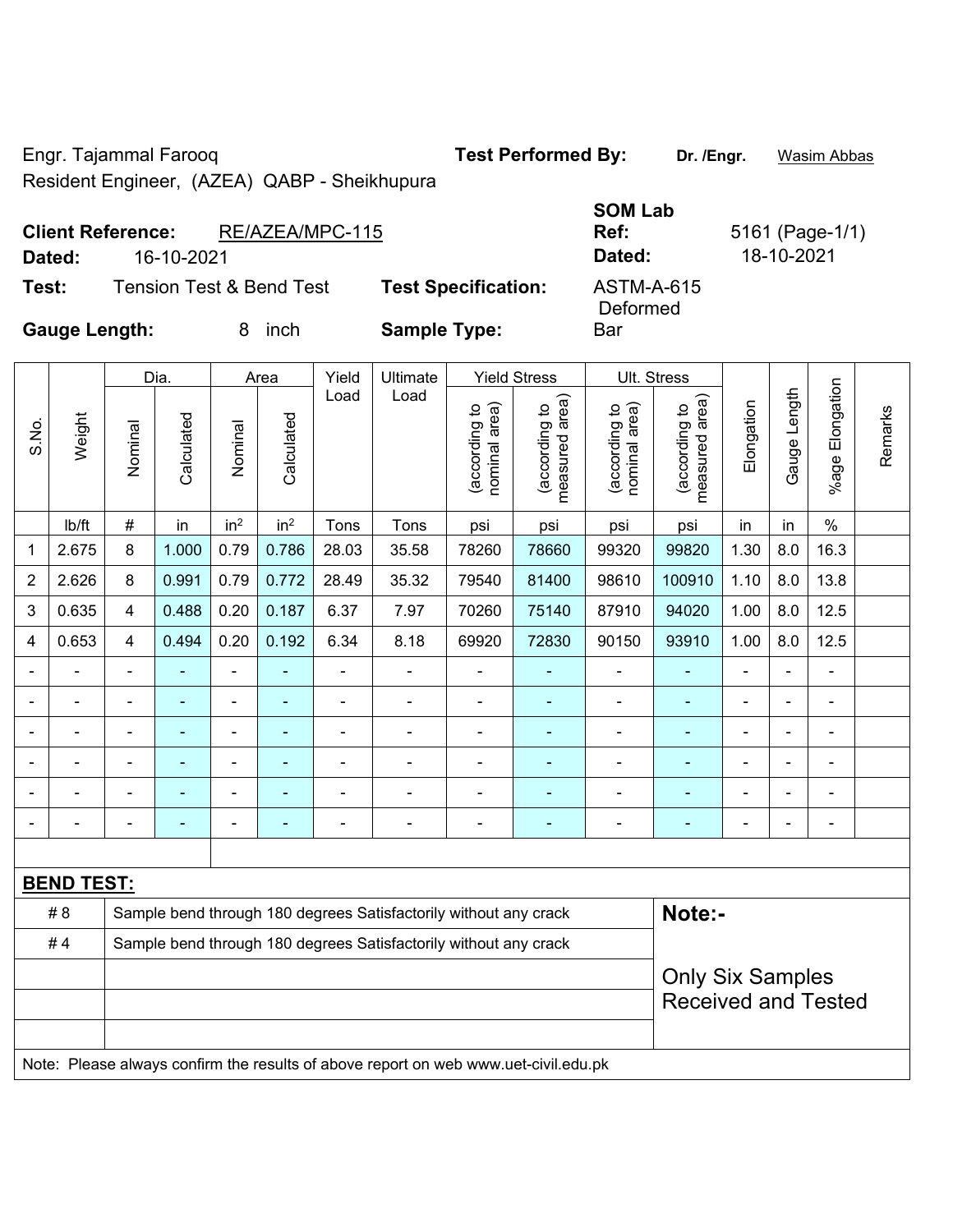# Mohsin Ali **Test Performed By: Dr. /Engr.** M. Rehan Ashraf

Senior Site Engineer, AF Builders, Lahore

## **Client Reference:** Nil

**Test:** Tension Test & Bend Test **Test Specification:** A **Gauge Length:** 8 inch **Sample Type:** Deformed Bar

|        |                                     |                            | <b>SOM Lab</b> |            |
|--------|-------------------------------------|----------------------------|----------------|------------|
|        | <b>Client Reference:</b><br>Nil     | Ref:                       | 5162(Page-1/2) |            |
| Dated: | 15-10-2021                          |                            | Dated:         | 18-10-2021 |
| Test:  | <b>Tension Test &amp; Bend Test</b> | <b>Test Specification:</b> | ASTM-A-615     |            |

|                |                   |                | Dia.           |                          | Area                      | Yield          | Ultimate                                                                            |                                | <b>Yield Stress</b>             |                                | Ult. Stress                     |                |                          |                       |         |
|----------------|-------------------|----------------|----------------|--------------------------|---------------------------|----------------|-------------------------------------------------------------------------------------|--------------------------------|---------------------------------|--------------------------------|---------------------------------|----------------|--------------------------|-----------------------|---------|
| S.No.          | Weight            | Nominal        | Calculated     | Nominal                  | Calculated                | Load           | Load                                                                                | (according to<br>nominal area) | (according to<br>measured area) | (according to<br>nominal area) | (according to<br>measured area) | Elongation     | Gauge Length             | Elongation<br>$%$ age | Remarks |
|                | lb/ft             | $\#$           | in             | in <sup>2</sup>          | in <sup>2</sup>           | Tons           | Tons                                                                                | psi                            | psi                             | psi                            | psi                             | in             | in                       | $\%$                  |         |
| $\mathbf{1}$   | 1.508             | 6              | 0.751          | 0.44                     | 0.443                     | 15.80          | 20.80                                                                               | 79200                          | 78660                           | 104230                         | 103530                          | 1.20           | 8.0                      | 15.0                  |         |
| $\overline{2}$ | 1.509             | 6              | 0.751          | 0.44                     | 0.443                     | 15.65          | 20.44                                                                               | 78430                          | 77900                           | 102450                         | 101750                          | 1.40           | 8.0                      | 17.5                  |         |
| $\blacksquare$ | $\blacksquare$    | $\blacksquare$ | $\blacksquare$ | Ξ                        | $\blacksquare$            | ÷,             | $\overline{\phantom{a}}$                                                            | $\blacksquare$                 | $\blacksquare$                  | ÷,                             | ÷,                              | L,             | $\blacksquare$           | $\blacksquare$        |         |
| ۰              | ۰                 | $\blacksquare$ | $\blacksquare$ | $\blacksquare$           | ۰                         | ÷,             | $\blacksquare$                                                                      | $\blacksquare$                 | $\blacksquare$                  | $\blacksquare$                 | $\blacksquare$                  | $\blacksquare$ | $\overline{\phantom{0}}$ | $\blacksquare$        |         |
|                | $\blacksquare$    | ä,             | $\blacksquare$ | $\blacksquare$           | ÷                         | ÷,             | $\blacksquare$                                                                      | $\blacksquare$                 | Ξ                               | $\blacksquare$                 | $\blacksquare$                  | $\blacksquare$ | $\blacksquare$           | $\blacksquare$        |         |
|                |                   | $\blacksquare$ | ÷,             | ÷,                       | $\blacksquare$            | ÷,             | $\blacksquare$                                                                      | $\blacksquare$                 |                                 | ÷,                             | ä,                              | ä,             |                          | $\blacksquare$        |         |
| $\overline{a}$ |                   | $\blacksquare$ | $\blacksquare$ | ÷                        | ÷                         |                | $\overline{\phantom{a}}$                                                            |                                | ۰                               | $\blacksquare$                 |                                 | $\blacksquare$ |                          | ä,                    |         |
| $\blacksquare$ |                   | $\blacksquare$ | $\blacksquare$ | $\blacksquare$           | ۰                         | $\blacksquare$ | $\blacksquare$                                                                      | $\blacksquare$                 | ÷                               | ä,                             | ٠                               | $\blacksquare$ | $\blacksquare$           | $\blacksquare$        |         |
|                |                   | L,             | ٠              | ÷                        | ۰                         | ÷              | $\blacksquare$                                                                      | $\frac{1}{2}$                  | ÷                               | ÷,                             | $\blacksquare$                  |                |                          | $\blacksquare$        |         |
|                |                   | -              | $\blacksquare$ | $\overline{\phantom{a}}$ | ÷                         | $\blacksquare$ | $\blacksquare$                                                                      | $\overline{\phantom{a}}$       | ÷                               | ÷,                             | ٠                               | $\blacksquare$ |                          | $\blacksquare$        |         |
|                |                   |                |                |                          |                           |                |                                                                                     |                                |                                 |                                |                                 |                |                          |                       |         |
|                | <b>BEND TEST:</b> |                |                |                          |                           |                |                                                                                     |                                |                                 |                                |                                 |                |                          |                       |         |
|                | #6                |                |                |                          |                           |                | Sample bend through 180 degrees Satisfactorily without any crack                    |                                |                                 |                                | Note:-                          |                |                          |                       |         |
|                |                   |                |                |                          |                           |                |                                                                                     |                                |                                 |                                |                                 |                |                          |                       |         |
|                |                   |                |                |                          | <b>Only Three Samples</b> |                |                                                                                     |                                |                                 |                                |                                 |                |                          |                       |         |
|                |                   |                |                |                          |                           |                |                                                                                     |                                |                                 |                                | <b>Received and Tested</b>      |                |                          |                       |         |
|                |                   |                |                |                          |                           |                |                                                                                     |                                |                                 |                                |                                 |                |                          |                       |         |
|                |                   |                |                |                          |                           |                | Note: Please always confirm the results of above report on web www.uet-civil.edu.pk |                                |                                 |                                |                                 |                |                          |                       |         |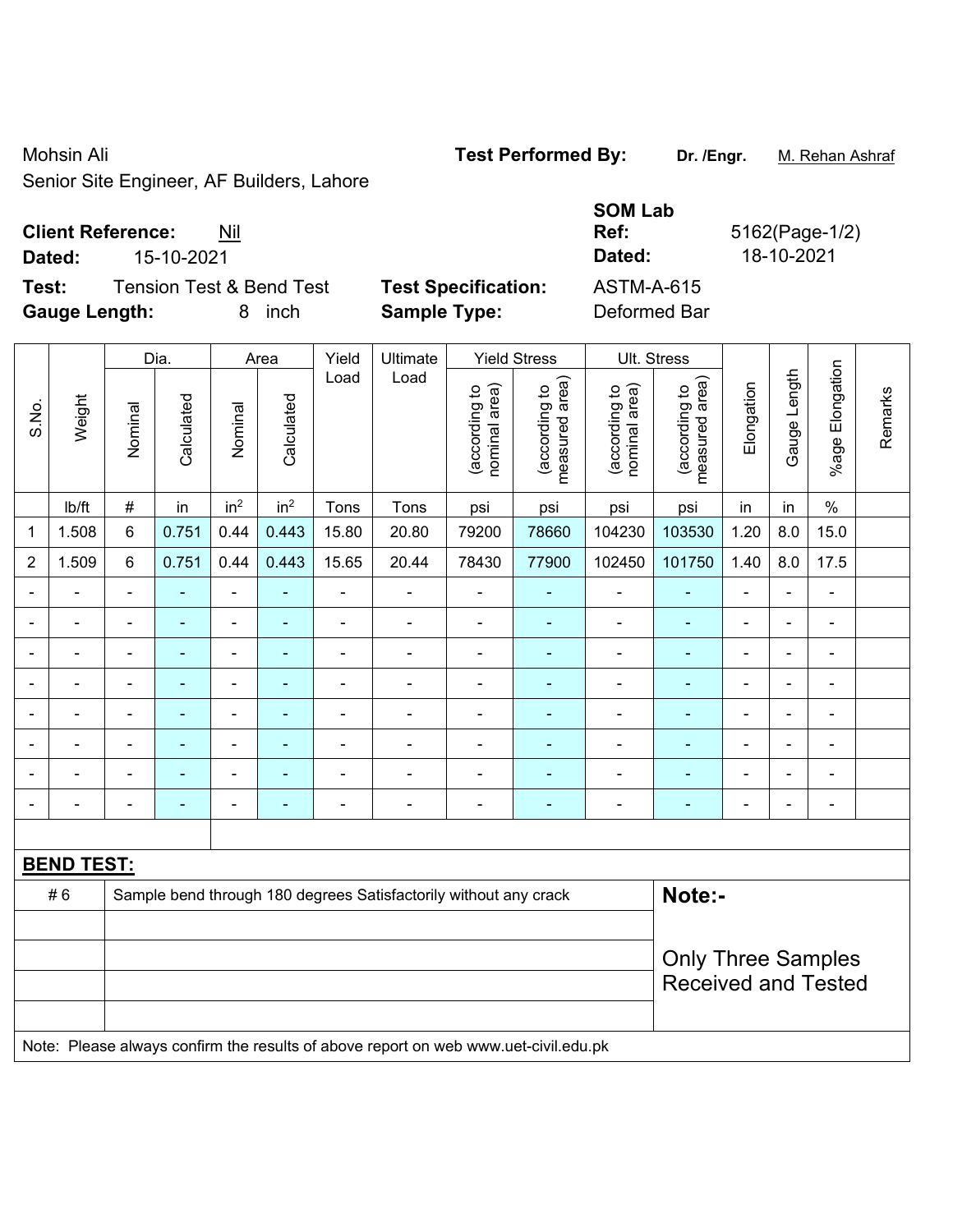# Mohsin Ali **Test Performed By: Dr. /Engr.** M. Rehan Ashraf

Senior Site Engineer, AF Builders, Lahore

## **Client Reference:** Nil

**Test:** Tension Test & Bend Test Test Specification: **Gauge Length:** 8 inch **Sample Type:** Deformed Bar

|        |                                 |                            | <b>SOM Lab</b> |             |
|--------|---------------------------------|----------------------------|----------------|-------------|
|        | <b>Client Reference:</b><br>Nil |                            | Ref:           | 5162(Page-2 |
| Dated: | 15-10-2021                      |                            | Dated:         | 18-10-2021  |
| Test:  | Tension Test & Bend Test        | <b>Test Specification:</b> | ASTM-A-615     |             |

Page-2/2)

|                |                   |                                                                  | Dia.       |                          | Area                     | Yield          | Ultimate       |                                | <b>Yield Stress</b>             |                                | Ult. Stress                     |                |                |                          |         |
|----------------|-------------------|------------------------------------------------------------------|------------|--------------------------|--------------------------|----------------|----------------|--------------------------------|---------------------------------|--------------------------------|---------------------------------|----------------|----------------|--------------------------|---------|
| S.No.          | Weight            | Nominal                                                          | Calculated | Nominal                  | Calculated               | Load           | Load           | (according to<br>nominal area) | measured area)<br>(according to | nominal area)<br>(according to | (according to<br>measured area) | Elongation     | Gauge Length   | Elongation<br>$%$ age    | Remarks |
|                | Ib/ft             | $\#$                                                             | in         | in <sup>2</sup>          | in <sup>2</sup>          | Tons           | Tons           | psi                            | psi                             | psi                            | psi                             | in             | in             | $\%$                     |         |
| $\mathbf{1}$   | 0.672             | 4                                                                | 0.501      | 0.20                     | 0.197                    | 7.75           | 8.97           | 85430                          | 86730                           | 98920                          | 100430                          | 1.20           | 8.0            | 15.0                     |         |
| $\overline{2}$ | 0.671             | 4                                                                | 0.501      | 0.20                     | 0.197                    | 6.42           | 8.36           | 70820                          | 71900                           | 92180                          | 93580                           | 0.90           | 8.0            | 11.3                     |         |
|                |                   | $\blacksquare$                                                   |            | $\blacksquare$           | ÷                        |                |                | ä,                             |                                 | $\overline{a}$                 | $\blacksquare$                  | ä,             |                | $\frac{1}{2}$            |         |
|                |                   |                                                                  |            | $\blacksquare$           | $\blacksquare$           |                | $\blacksquare$ | $\blacksquare$                 | $\overline{\phantom{a}}$        | $\blacksquare$                 | $\blacksquare$                  | $\blacksquare$ |                | ۰                        |         |
|                |                   | $\blacksquare$                                                   |            | $\blacksquare$           | ٠                        | $\blacksquare$ | $\blacksquare$ | $\blacksquare$                 | ٠                               | $\blacksquare$                 | $\blacksquare$                  | $\blacksquare$ | $\blacksquare$ | $\overline{\phantom{a}}$ |         |
|                |                   | $\blacksquare$                                                   |            | $\overline{\phantom{a}}$ | ۰                        |                |                | ٠                              |                                 | $\overline{\phantom{a}}$       |                                 | ۰              | $\blacksquare$ | $\overline{\phantom{a}}$ |         |
|                |                   |                                                                  |            | $\blacksquare$           | $\overline{\phantom{0}}$ |                | L.             | $\blacksquare$                 | $\blacksquare$                  | $\blacksquare$                 | $\blacksquare$                  | $\blacksquare$ |                | $\blacksquare$           |         |
|                |                   | $\blacksquare$                                                   |            | $\overline{\phantom{0}}$ | $\overline{\phantom{0}}$ | $\blacksquare$ | $\blacksquare$ | $\blacksquare$                 |                                 | $\overline{\phantom{0}}$       | $\blacksquare$                  | ۰              | $\blacksquare$ | $\overline{\phantom{a}}$ |         |
|                |                   |                                                                  |            | $\blacksquare$           | ۰                        |                |                |                                |                                 | $\overline{\phantom{a}}$       |                                 | $\blacksquare$ |                | $\overline{\phantom{a}}$ |         |
|                |                   |                                                                  |            | $\blacksquare$           | $\blacksquare$           |                | L.             | $\blacksquare$                 | ٠                               | $\overline{\phantom{0}}$       | $\blacksquare$                  | $\blacksquare$ |                | $\blacksquare$           |         |
|                |                   |                                                                  |            |                          |                          |                |                |                                |                                 |                                |                                 |                |                |                          |         |
|                | <b>BEND TEST:</b> |                                                                  |            |                          |                          |                |                |                                |                                 |                                |                                 |                |                |                          |         |
|                | #4                | Sample bend through 180 degrees Satisfactorily without any crack |            |                          |                          |                |                |                                |                                 |                                |                                 | Note:-         |                |                          |         |
|                |                   |                                                                  |            |                          |                          |                |                |                                |                                 |                                |                                 |                |                |                          |         |
|                |                   |                                                                  |            |                          |                          |                |                |                                |                                 |                                | <b>Only Three Samples</b>       |                |                |                          |         |
|                |                   |                                                                  |            |                          |                          |                |                |                                |                                 |                                | <b>Received and Tested</b>      |                |                |                          |         |
|                |                   |                                                                  |            |                          |                          |                |                |                                |                                 |                                |                                 |                |                |                          |         |

Note: Please always confirm the results of above report on web www.uet-civil.edu.pk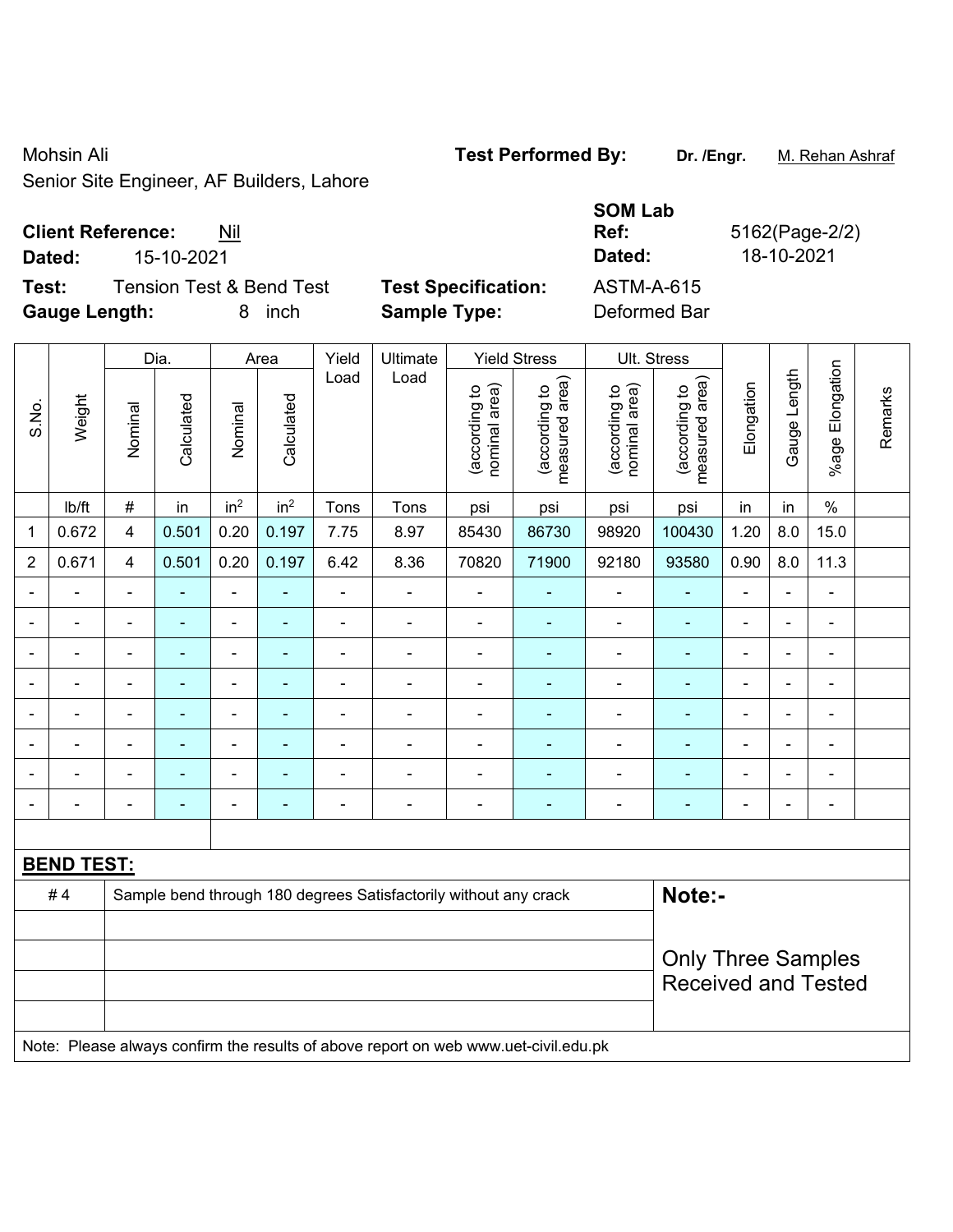Syed Yasir Ali **Test Performed By:** Dr. /Engr. M. Rehan Ashraf

Resident Engineer, CM Div., Nespak (Pvt.) Ltd. Lahore

## **Client Reference:** 4314/13/SYA/Steel/04

**Dated:** 16-10-2021 **Dated:** 18-10-2021

| Test: | <b>Gauge Length:</b> |         | <b>ASTM-A-615</b><br><b>Tension Test &amp; Bend Test</b><br><b>Test Specification:</b><br><b>Sample Type:</b><br>Deformed Bar (M/s Kamran)<br>8<br>inch |         |                    |               |                  |                                       |                                                                                                |                                                    |                                                    |            |                                     |  |
|-------|----------------------|---------|---------------------------------------------------------------------------------------------------------------------------------------------------------|---------|--------------------|---------------|------------------|---------------------------------------|------------------------------------------------------------------------------------------------|----------------------------------------------------|----------------------------------------------------|------------|-------------------------------------|--|
| S.No. | Weight               | Nominal | Dia.<br>Calculated                                                                                                                                      | Nominal | Area<br>Calculated | Yield<br>Load | Ultimate<br>Load | ea)<br>요<br>(according<br>nominal are | <b>Yield Stress</b><br>rea)<br>$\overline{c}$<br>ರಾ<br>ω<br>cordir<br>᠊ᠣ<br>leasu<br><u>(a</u> | Ult. Stress<br>area)<br>요<br>(according<br>hominal | rea)<br>đ<br>ပာ<br>ω<br>᠊ᠣ<br>ㅎ<br>(accor<br>leasu | Elongation | $\frac{4}{5}$<br>ծ<br>ზი<br>ლ<br>ලී |  |

|                |                   | Dia.           |            |                 | Area            | Yield          | Ultimate<br>Yield Stress<br>UII. Stress                                             |                                   |                                 |                                |                                 |                |                |                 |         |  |
|----------------|-------------------|----------------|------------|-----------------|-----------------|----------------|-------------------------------------------------------------------------------------|-----------------------------------|---------------------------------|--------------------------------|---------------------------------|----------------|----------------|-----------------|---------|--|
| S.No.          | Weight            | Nominal        | Calculated | Nominal         | Calculated      | Load           | Load                                                                                | area)<br>(according to<br>nominal | (according to<br>measured area) | (according to<br>nominal area) | measured area)<br>(according to | Elongation     | Gauge Length   | %age Elongation | Remarks |  |
|                | lb/ft             | #              | in         | in <sup>2</sup> | in <sup>2</sup> | Tons           | Tons                                                                                | psi                               | psi                             | psi                            | psi                             | in             | in             | $\%$            |         |  |
| $\mathbf{1}$   | 2.657             | 8              | 0.997      | 0.79            | 0.781           | 25.79          | 34.76                                                                               | 72000                             | 72830                           | 97040                          | 98160                           | 1.00           | 8.0            | 12.5            |         |  |
| $\overline{2}$ | 2.710             | 8              | 1.007      | 0.79            | 0.796           | 25.69          | 34.02                                                                               | 71720                             | 71180                           | 94970                          | 94250                           | 1.30           | 8.0            | 16.3            |         |  |
| 3              | 1.478             | 6              | 0.743      | 0.44            | 0.434           | 12.92          | 18.14                                                                               | 64740                             | 65630                           | 90950                          | 92210                           | 1.40           | 8.0            | 17.5            |         |  |
| 4              | 1.493             | 6              | 0.748      | 0.44            | 0.439           | 12.10          | 17.60                                                                               | 60650                             | 60790                           | 88240                          | 88440                           | 1.30           | 8.0            | 16.3            |         |  |
| 5              | 0.674             | 4              | 0.502      | 0.20            | 0.198           | 6.19           | 8.15                                                                                | 68230                             | 68920                           | 89930                          | 90840                           | 1.50           | 8.0            | 18.8            |         |  |
| 6              | 0.658             | 4              | 0.496      | 0.20            | 0.193           | 6.07           | 8.15                                                                                | 66890                             | 69310                           | 89930                          | 93190                           | 1.30           | 8.0            | 16.3            |         |  |
|                |                   | $\blacksquare$ |            |                 | ä,              | ä,             |                                                                                     |                                   |                                 | ÷,                             |                                 | $\blacksquare$ | $\blacksquare$ | $\blacksquare$  |         |  |
|                |                   |                |            | ä,              | $\blacksquare$  | $\blacksquare$ | $\blacksquare$                                                                      | $\blacksquare$                    | $\blacksquare$                  | $\overline{\phantom{a}}$       | ÷                               |                | ÷,             | ۰               |         |  |
|                |                   |                |            |                 | ٠               | $\blacksquare$ | $\blacksquare$                                                                      | $\blacksquare$                    | $\blacksquare$                  | $\overline{\phantom{a}}$       | ÷                               |                | Ē,             | $\blacksquare$  |         |  |
|                |                   |                |            |                 |                 |                |                                                                                     |                                   |                                 |                                |                                 |                |                | ۰               |         |  |
|                |                   |                |            |                 |                 |                |                                                                                     |                                   |                                 |                                |                                 |                |                |                 |         |  |
|                | <b>BEND TEST:</b> |                |            |                 |                 |                |                                                                                     |                                   |                                 |                                |                                 |                |                |                 |         |  |
|                | # 8               |                |            |                 |                 |                | Sample bend through 180 degrees Satisfactorily without any crack                    |                                   |                                 |                                | Note:-                          |                |                |                 |         |  |
|                | #6                |                |            |                 |                 |                | Sample bend through 180 degrees Satisfactorily without any crack                    |                                   |                                 |                                |                                 |                |                |                 |         |  |
|                | #4                |                |            |                 |                 |                | Sample bend through 180 degrees Satisfactorily without any crack                    |                                   |                                 |                                | <b>Only Nine Samples</b>        |                |                |                 |         |  |
|                |                   |                |            |                 |                 |                |                                                                                     |                                   |                                 |                                | <b>Received and Tested</b>      |                |                |                 |         |  |
|                |                   |                |            |                 |                 |                |                                                                                     |                                   |                                 |                                |                                 |                |                |                 |         |  |
|                |                   |                |            |                 |                 |                | Note: Please always confirm the results of above report on web www.uet-civil.edu.pk |                                   |                                 |                                |                                 |                |                |                 |         |  |

**Ref:** 5163(Page-1/1)

**SOM Lab**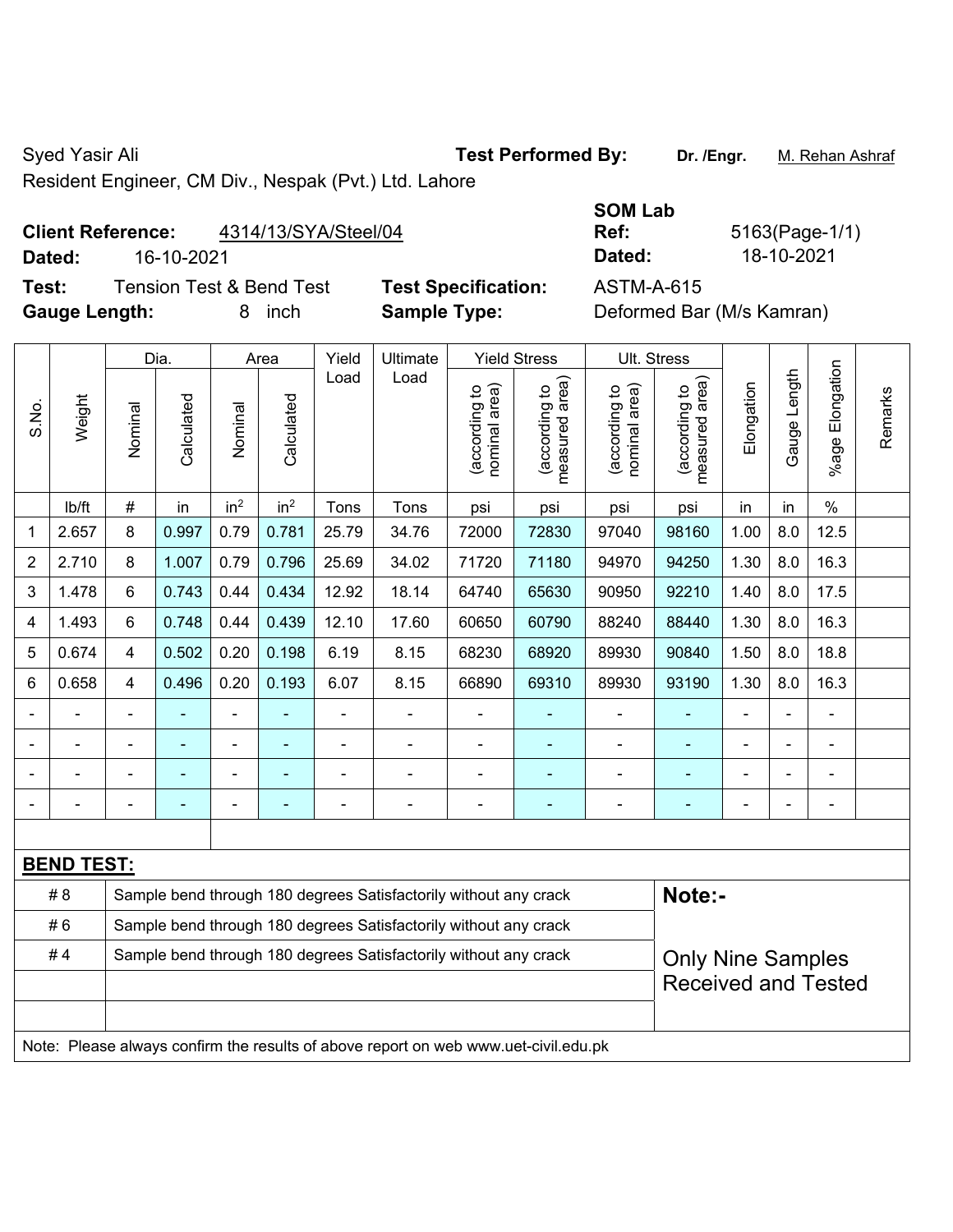Major Nadeem ur Rehman Khakwani (Retd) **Test Performed By: Dr. /Engr.**  S. Asad Ali **Gillani** ACES Pvt. Ltd., HRL Camp Office, Sector-I DHA Multan (M/s HRL Pvt. Ltd.) **Client Reference:** RE/Sec-I&G/Test/27 **SOM Lab Ref:** 5164(Page-1/1) **Dated:** 14-10-2021 **Dated:** 18-10-2021

**Test:** Tension Test & Bend Test **Test Specification:** ASTM-A-615 **Gauge Length:** 8 inch **Sample Type:**  Deformed **Bar** 

Dia. | Area | Yield | Ultimate | Yield Stress | Ult. Stress %age Elongation %age Elongation Gauge Length Load Load (according to<br>measured area) Gauge Length (according to<br>measured area) measured area) measured area) (according to<br>nominal area) (according to<br>nominal area) Elongation nominal area) nominal area) Elongation (according to (according to (according to (according to Remarks Remarks **Calculated Calculated** Weight Calculated Calculated Nominal Nominal S.No. Vominal Vominal lb/ft  $\vert$  #  $\vert$  in  $\vert$  in<sup>2</sup>  $\vert$  in<sup>2</sup>  $\vert$  Tons  $\vert$  Tons  $\vert$  psi  $\vert$  psi  $\vert$  psi  $\vert$  in  $\vert$  in  $\vert$  % 1 | 2.657 | 8 | 0.997 | 0.79 | 0.781 | 26.47 | 33.10 | 73910 | 74760 | 92400 | 93470 | 1.40 | 8.0 | 17.5 2 | 2.642 | 8 | 0.994 | 0.79 | 0.776 | 26.35 | 33.00 | 73570 | 74890 | 92120 | 93780 | 1.30 | 8.0 | 16.3 3 | 1.458 | 6 | 0.738 | 0.44 | 0.428 | 14.48 | 18.17 | 72560 | 74590 | 91050 | 93610 | 1.10 | 8.0 | 13.8 4 | 1.460 | 6 | 0.739 | 0.44 | 0.429 | 14.80 | 18.65 | 74190 | 76090 | 93510 | 95900 | 1.20 | 8.0 | 15.0 5 | 1.043 | 5 | 0.625 | 0.31 | 0.307 | 9.55 | 12.69 | 67960 | 68620 | 90290 | 91170 | 1.30 | 8.0 | 16.3 6 | 1.047 | 5 | 0.626 | 0.31 | 0.308 | 9.58 | 12.81 | 68170 |68620 | 91160 | 91750 | 1.30 | 8.0 | 16.3 7 | 0.672 | 4 | 0.501 | 0.20 | 0.197 | 6.80 | 8.56 | 74980 | 76120 | 94420 | 95860 | 1.10 | 8.0 | 13.8 8 | 0.671 | 4 | 0.501 | 0.20 | 0.197 | 7.39 | 9.02 | 81500 |82740 | 99480 | 101000 | 1.00 | 8.0 | 12.5 - - - - - - - - - - - - - - - - - - - - - - - - - - - - - - **BEND TEST:**  # 8 Sample bend through 180 degrees Satisfactorily without any crack **Note:- Note:** #6 Sample bend through 180 degrees Satisfactorily without any crack #5 Sample bend through 180 degrees Satisfactorily without any crack Only Twelve Samples Received and Tested #4 Sample bend through 180 degrees Satisfactorily without any crack Note: Please always confirm the results of above report on web www.uet-civil.edu.pk